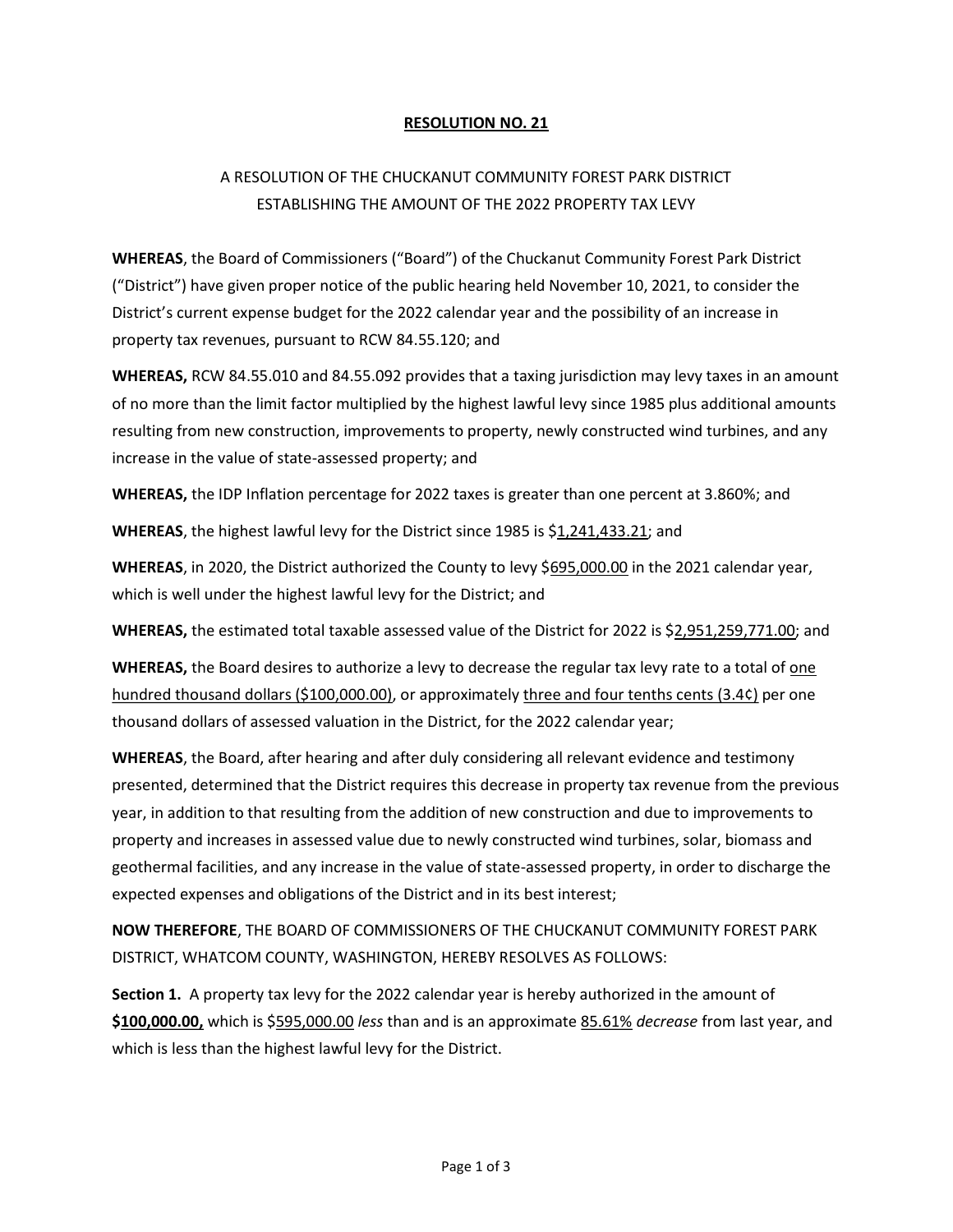Section 2. BE IT FURTHER RESOLVED that any resolutions or parts of resolutions in conflict herewith are hereby repealed insofar as they conflict with the provisions of this resolution.

Section 3. If any section, subsection, sentence, clause or phrase of this Resolution is for any reason held to be invalid or unconstitutional, such decision shall not affect the validity of the remaining portions of this Resolution. The Board hereby declares that it would have passed this code and each section, subsection, sentence, clause and phrase thereof, irrespective of the fact that any one or more sections, subsections, sentences, clauses or phrases has been declared invalid or unconstitutional, and if, for any reason, this Resolution should be declared invalid, or unconstitutional, then the original Resolution shall be in full force and effect.

ADOPTED by the Board of Commissioners of Chuckanut Community Forest Park District, Whatcom County, Washington, at a regular meeting held the 10<sup>th</sup> day of November, 2021 with the following Commissioners being present and voting.

\_\_\_\_\_\_\_\_\_\_\_\_\_\_\_\_\_\_\_\_\_\_\_\_\_ \_\_\_\_\_\_\_\_\_\_\_\_\_\_\_\_\_\_\_\_\_\_\_\_\_\_

\_\_\_\_\_\_\_\_\_\_\_\_\_\_\_\_\_\_\_\_\_\_\_\_\_ \_\_\_\_\_\_\_\_\_\_\_\_\_\_\_\_\_\_\_\_\_\_\_\_\_\_

 $\overline{\phantom{a}}$  , and the contract of the contract of the contract of the contract of the contract of the contract of the contract of the contract of the contract of the contract of the contract of the contract of the contrac

COMMISSIONER COMMISSIONER

COMMISSIONER COMMISSIONER

**COMMISSIONER** 

\_\_\_\_\_\_\_\_\_\_\_\_\_\_\_\_\_\_\_\_\_\_\_\_\_

THIS IS TO CERTIFY that the above is a true and correct copy of Resolution No. 21 of Chuckanut Community Forest Park District, Whatcom County, Washington, adopted at the regular meeting of the Board of Commissioners on November 10, 2021.

**SECRETARY**